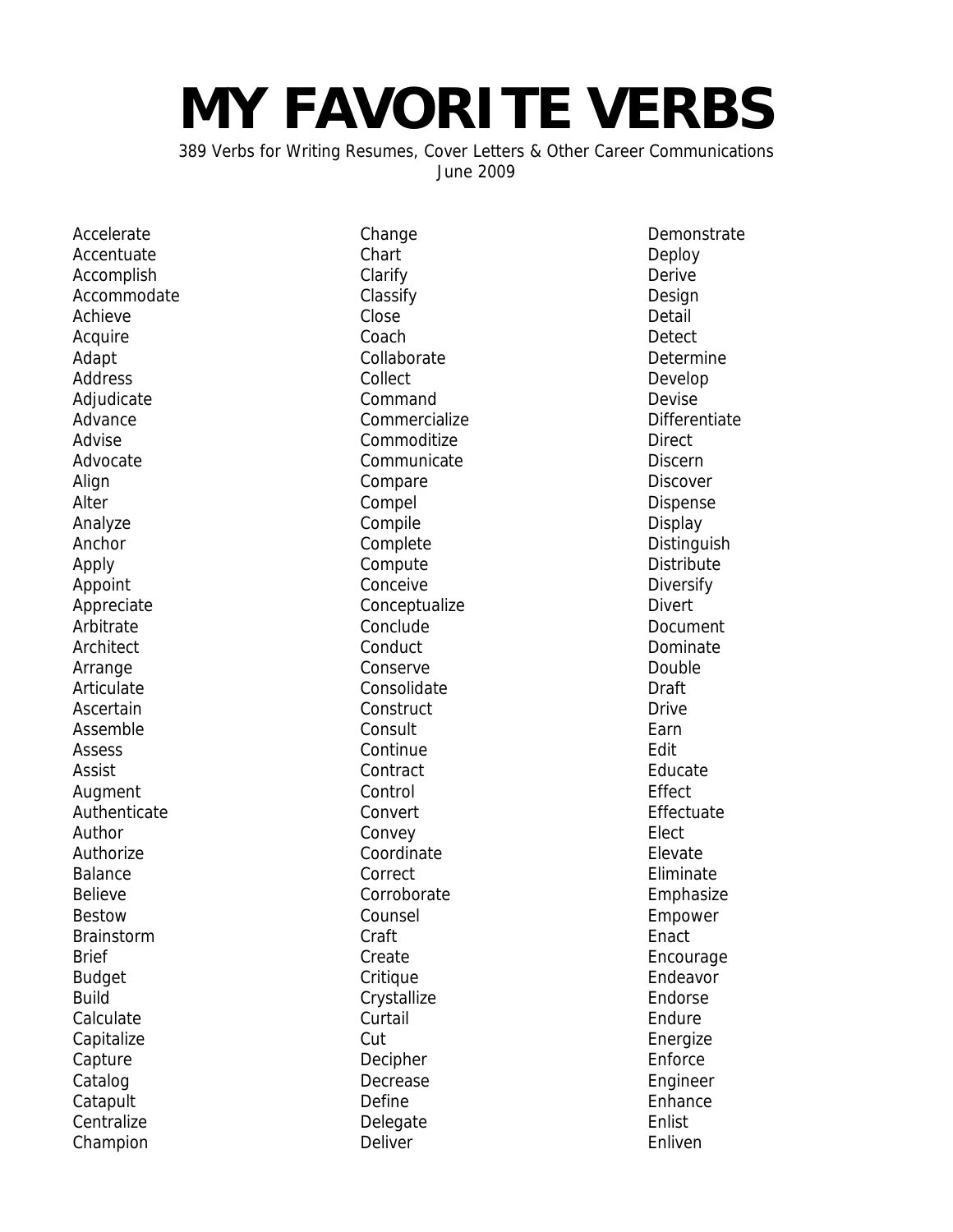Ensure **Entrench** Equalize Establish Estimate Evaluate Examine Exceed Execute Exhibit Exhort Expand Expedite **Experiment** Explode Explore Export Extricate Facilitate Finalize Finance Forge Form Formalize Formulate Foster Found Gain Generate Govern Graduate Guide Halt Handle Head **Hire** Honor Hypothesize Identify Illustrate Imagine Implement Import Improve Improvise Increase Influence Inform Initiate Innovate Inspect Inspire

Install Institute **Instruct** Integrate Intensify Interpret Interview Introduce Invent Inventory Investigate Judge Justify Launch Lead Lecture Leverage License Listen Locate Lower Maintain Manage Manipulate Manufacture Map Market Master Mastermind Maximize Measure Mediate Mentor Merge Minimize Model Moderate Modify Monetize Monitor Motivate Navigate Negotiate **Network** Nominate Normalize **Obfuscate** Observe **Obtain Offer Officiate** Operate

Optimize **Orchestrate Organize** Orient **Originate Outsource** Overcome **Overhaul** Oversee **Participate** Partner Perceive Perfect Perform Persuade Pilot Pinpoint Pioneer Plan Position Predict Prepare Prescribe Present Preside **Process Procure** Produce Program Progress Project Project manage Proliferate Promote Propel Propose Prospect Prove Provide Publicize Purchase Purify **Qualify** Quantify **Query** Question Raise Rate Ratify Realign Rebuild Recapture